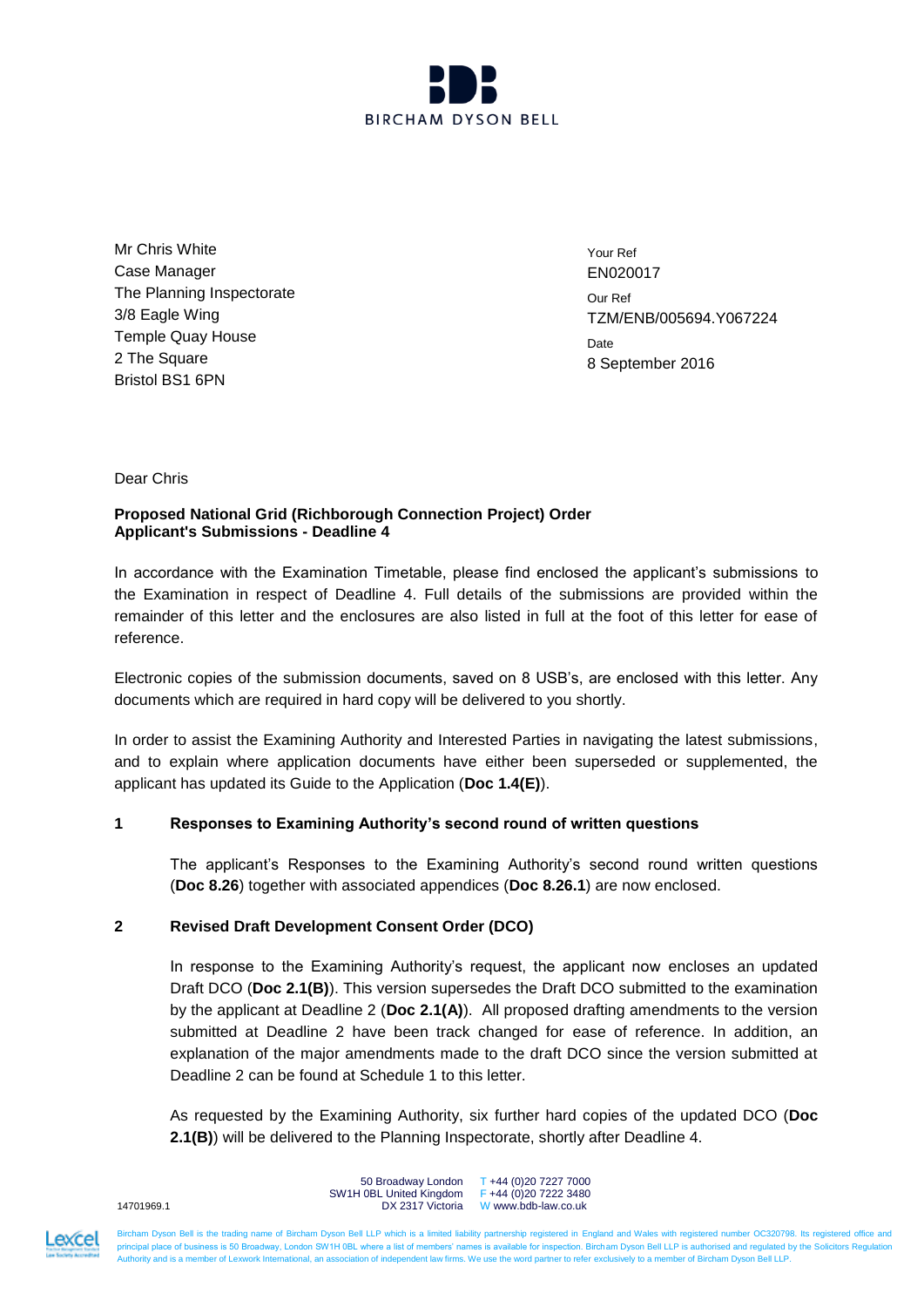

### **3 Crown land**

As explained in the applicant's responses to the Examining Authority's first round of written questions, discussions with The Crown Estate have been carried out separately for the two types of land in which The Crown Estate have an interest.

### *Land where The Crown Estate is freehold proprietor*

This includes plots 1020, 1046, 1056, 1059, 1389, 1392, 1429, 1439, 1446, 1449, 1451, 1456, 1458, 1593, 1597, 1615, 1616, 1633, 1636, 1658, 1663 and 1675 in the Book of Reference (**Doc 3.3**).

The applicant and The Crown Estate have agreed terms in principle and legal agreements are in circulation between the parties. The applicant will notify the Examining Authority of completion by Deadline 5 or as soon as possible hereafter.

### *Land that is 'subject to escheat'*

This includes plots 30, 38, 47, 61, 65, 74, 76, 91, 93 and 95 in the Book of Reference (**Doc 3.3**). The land comprises estate roads and paths in the area of Headcorn Drive in Canterbury and is only required by the applicant in connection with the dismantling of the existing 132kV line comprised in Work No 6A. No new infrastructure is to be located on this land pursuant to the proposed development.

Please see the applicant's response to **Written Question 2.4.14** (**Doc 8.26**) for details of the latest position.

### **4 Compulsory Acquisition**

The applicant's updated Compulsory Acquisitions Objection Schedule, which reports on the status of negotiations with affected persons in respect of the compulsory acquisition of land, is enclosed (**Doc 8.28**). This version supersedes the Compulsory Acquisitions Objection Schedule submitted to the Examining Authority at Deadline 2 (**Doc 8.2.1***,* **Appendix I**), in response to Written Question 1.4.17.

### **5 Hearing note on actions raised by the Examining Authority**

Further to the Issue Specific Hearing on the Development Consent Order that took place on Thursday 28 July 2016, the applicant encloses a hearing action note in respect of actions requested by the Examining Authority for Deadline 4 (**Doc 8.25**).

# **6 Draft agreement under Section 106 of the Town and Country Planning Act 1990**

Discussions between the applicant and the Councils regarding an agreement under Section 106 of the Town and Country Planning Act 1990 continue and, whilst significant progress has been made, the terms of such an agreement are yet to be finalised.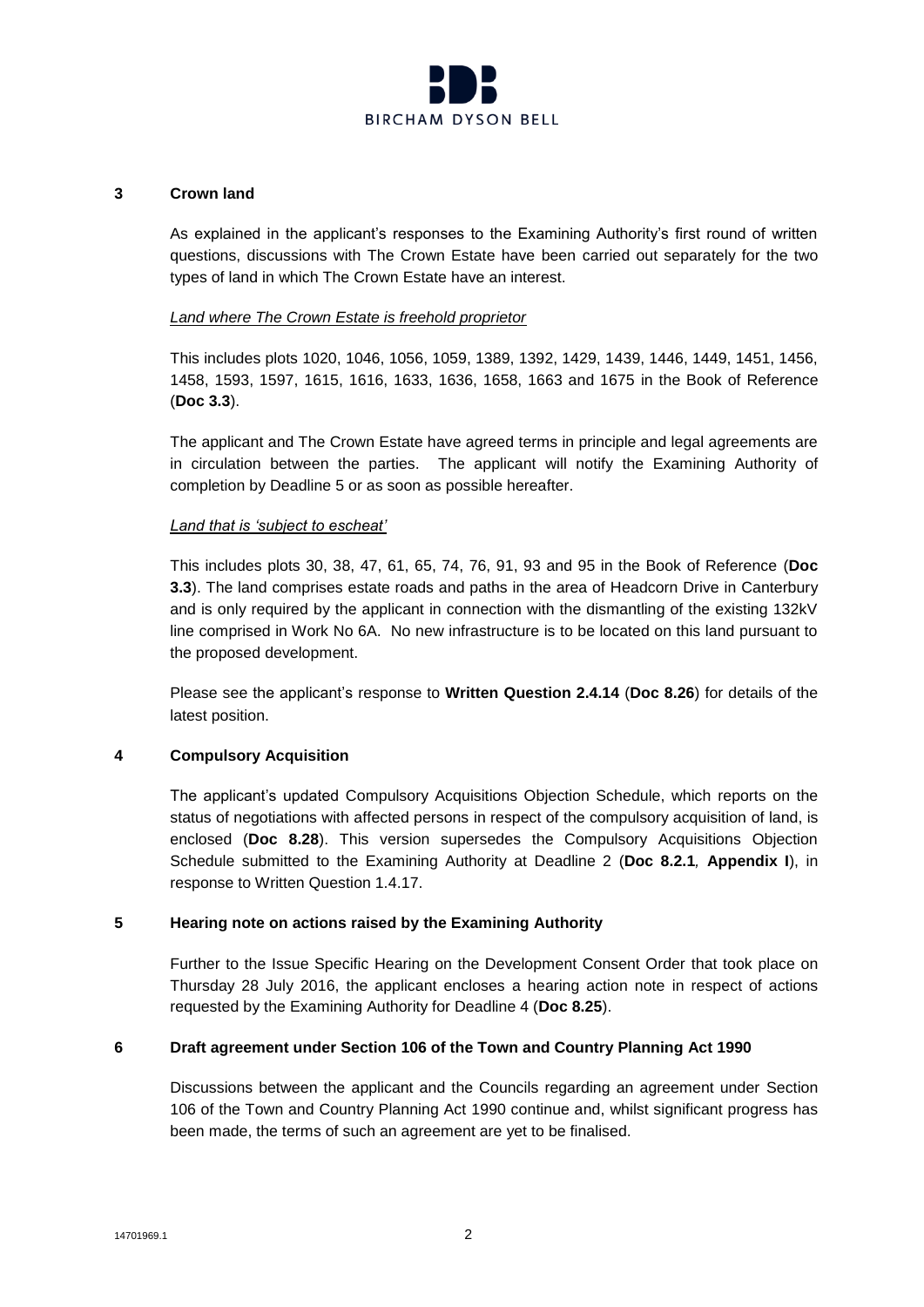

In order to assist the Examining Authority in understanding the latest position with regards to discussions between National Grid and the Councils, the applicant encloses a *Position Statement on the Draft Section 106 agreement* (**Doc 8.27**) submitted jointly with the Councils**.**

The applicant can confirm that discussions with the Councils will continue and the applicant is hopeful that a completed Section 106 agreement can be provided to the Examination by Deadline 5 or as soon as possible thereafter.

### **7 Planning Statement**

In response **to Written Question 2.2.8** and **2.12.25 National Grid confirms that it agrees with the Dover District Council**'s suggested amendment to the Planning Statement **(Doc 7.1)** with regards to local planning policy relating to Local Wildlife Sites (LWSs) and hedgerows. The text would now state 'the proposed development accords with the requirements of identified local planning policy relating to LWS and hedgerows. It is not considered necessary to update and resubmit the Planning Statement for such a minor change, therefore this errata has been acknowledged in this cover letter accompanying the Deadline 4 submissions.

### **8 Third Party Deadline 3 Submissions**

Please see enclosed two response documents (**Doc 8.29** and **Doc 8.30**) in relation to written submissions received by the Examining Authority from Interested Parties at Deadline 3.

### **9 Other Updated Documents**

# *Construction Environmental Management Plan (CEMP)*

The applicant has made minor updates to the CEMP (**Doc 5.4.3C(B)**) to correct any incorrect references and make a small number of clarifications and encloses the revised version with this letter. This version replaces the version submitted to the examination by the applicant at Deadline 2 (**Doc 5.4.3C(A)**).

### *Statements of Common Ground*

Further to the Examining Authority's request in its letters of 11 May 2016 and 16 June 2016, the applicant encloses updates to three of the Statements of Common Ground and one new topic based Statement of Common Ground between the applicant and South East Water (SEW) prepared pursuant to action point 3 arising from the Issue Specific Hearing on the effect of the Application on the Broad Oak reservoir proposal, held on 29 July 2016, as follows:

- Statement of Common Ground Kent County Council (Highways/PRoWs) (**Doc 8.4.5(A)**);
- Statement of Common Ground Marine Management Organisation (**Doc 8.4.9(A));**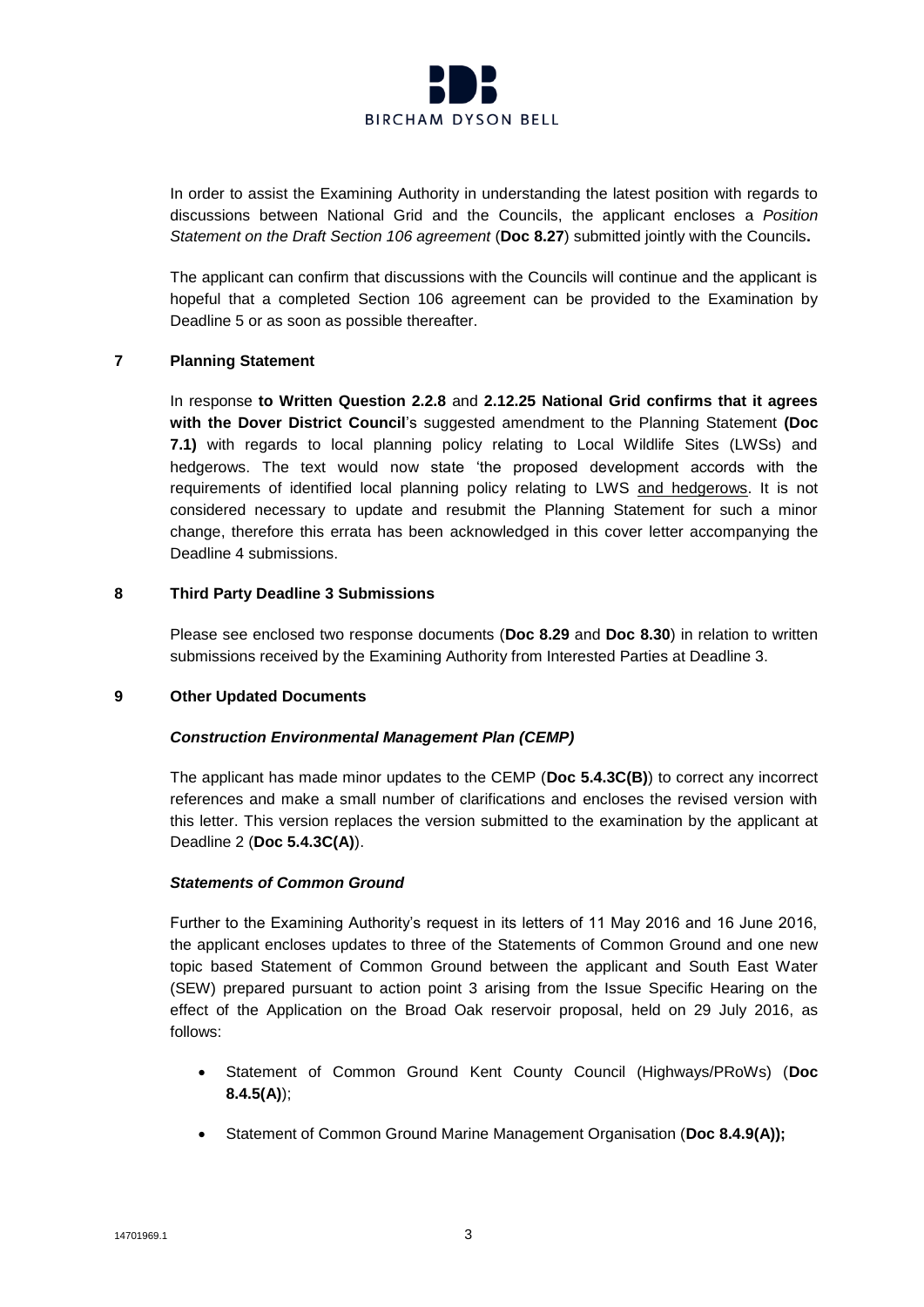

- Draft Topic Specific Statement of Common Ground with South East Water (**Doc 8.4.11.1**); and
- Statement of Common Ground UK Power Networks (**Doc 8.4.14(A)**).

The updated Statements of Common Ground with Kent County Council (Highways/PRoW); Marine Management Organisation and UK Power Network supersede the equivalent versions of those documents submitted at Deadline 2 or 3.

The draft Topic Specific Statement of Common Ground with SEW is not yet agreed.

As indicated in our answer to **Written Question Q 2.3.1**, it was agreed between the parties that the table in the Schedule to the Statement of Common Ground would be populated by 19 August 2016. The applicant's response contained in the Schedule was shared with SEW on 19 August 2016.

It was agreed at the meeting of 9 August that iterations of the document would be shared between the parties and agreed as far as possible. SEW and the applicant would have editorial responsibility for their respective tables in the Schedule. The summary would then be written and agreed by the parties. As a result, the summaries in the draft Statement of Common Ground, prepared by SEW neither accurately reflect the discussions that took place last month nor the applicant's position.

Drafts have been circulated and progressed, however, SEW did not produce a final draft of the populated table for the applicant to review and comment upon until today, 8 September 2016, (received by email timed at 2.54pm).

The draft Topic Specific Statement of Common Ground submitted at Deadline 4, therefore, includes the applicant's response as at 19 August 2016 due to the limited time the applicant has been provided with to comment on the changes made by SEW.

A revised Statement of Commonality of Statements of Common Ground (**Doc 8.4(B)**), to reflect these updates, is also enclosed and replaces the version submitted to the examination at Deadline 3 (**Doc 8.4(A)**).

# *Design Drawings*

As requested by the Examining Authority in **Written Question 2.7.23**, the applicant encloses amended Design Drawings (**Doc 4.14(A)**) in order to illustrate, at Sheet 1, the pylon heights associated with the proposed development.

# *Arboricultural Impact assessment Addendum*

As set out in the applicant's response to **Written Question 2.2.19**, an updated Arboricultural Impact Assessment Addendum incorporating revised *Figures 31.3a* to *31.3v* is enclosed (**Doc 5.4.3I.1(A)**).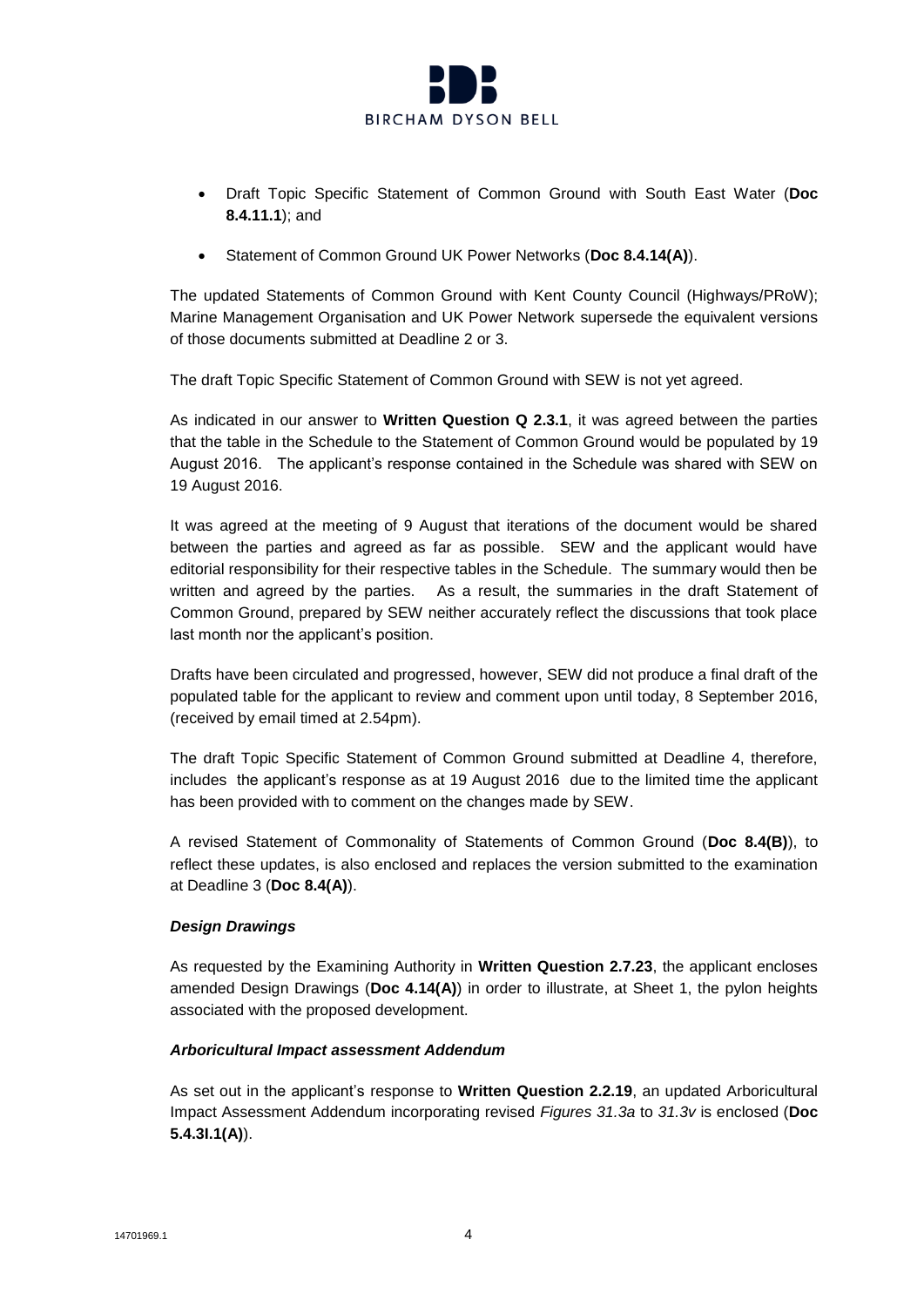

### *Environmental Statement Consolidated Errata and Changes*

This document (**Doc 5.2.1(A)**) has been updated to detail further errata in, and amendments (including updates) to, the Environmental Statement (ES) (**Docs 5.1-5.4**) which was submitted as part of the DCO application in January 2016, resulting from the Examining Authority's second round of Written Questions.

This version replaces the version submitted to the Examination by the applicant at Deadline 2.

I hope that the above is of assistance to the Examining Authority in navigating the applicant's submissions in respect of Deadline 4, however please let me know if I can assist further.

I would also be grateful if you would please acknowledge safe receipt of the enclosed documents.

Yours sincerely



**Senior Associate For and on behalf of Bircham Dyson Bell LLP**  T +44 (0)20 7783 3436 M +44 (0)7973 151240  $F +44 (0)20 7233 1351$ E leetearle@bdb-law.co.uk

enc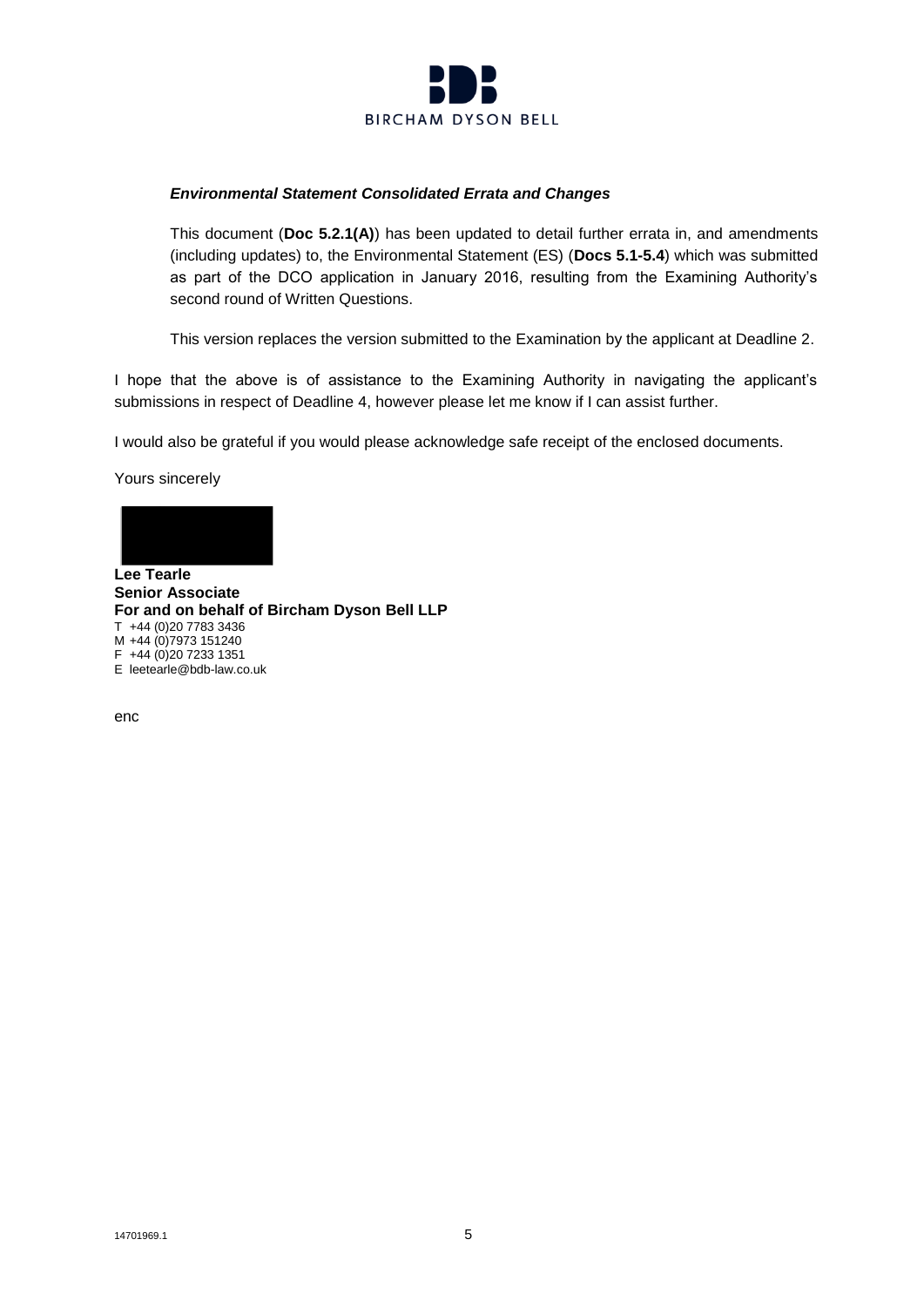

Enclosures (8 USB sticks):

- (1) Updated *Guide to the Application* (**Doc 1.4(E)**);
- (2) Updated *Draft Development Consent Order* (**Doc 2.1(B)**);
- (3) Updated *Design Drawings* (**Doc 4.14(A)**)*;*
- (4) Updated *Environmental Statement Consolidated Errata and Changes* (**Doc 5.2.1(A)**);
- (5) Updated *Construction Environment Management Plan* (**Doc 5.4.3C(B)**);
- (6) Updated *Arboricultural Impact Assessment Addendum* (**Doc 5.4.3I.1(A)**);
- (7) Updated *Statement of Commonality of Statements of Common Ground* (**Doc 8.4(B)**);
- (8) Updated *Statement of Common Ground Kent County Council (Highways/PRoWs)* (**Doc 8.4.5(A)**);
- (9) Updated *Statement of Common Ground Marine Management Organisation* (**Doc 8.4.9 (A)**)
- (10) *Draft Topic Specific Statement of Common Ground with South East Water* (**Doc 8.4.11.1**);
- (11) Updated *Statement of Common Ground UK Power Networks* (**Doc 8.4.14(A)**);
- (12) *Applicant's hearing note on actions requested at the ISH on the Development Consent Order* (**Doc 8.25**);
- (13) *National Grid's Responses to Examining Authority's 2nd Round of Written Questions (Deadline 4)* (**Doc 8.26**);
- (14) *National Grid's Responses to Examining Authority's 2nd Round of Written Questions Appendices (A to L)* (**Doc 8.26.1**);
- (15) *Position Statement on draft s. 106 Agreement* (**Doc 8.27**)*;*
- (16) Updated Compulsory Acquisitions Objection Schedule (**Doc 8.28**);
- (17) *Applicant's Response to SEW Deadline 3 Submissions* (**Doc 8.29**); and
- (18) *Applicant's Response to points raised in 3rd Party Submissions at Deadline 3* (**Doc 8.30**).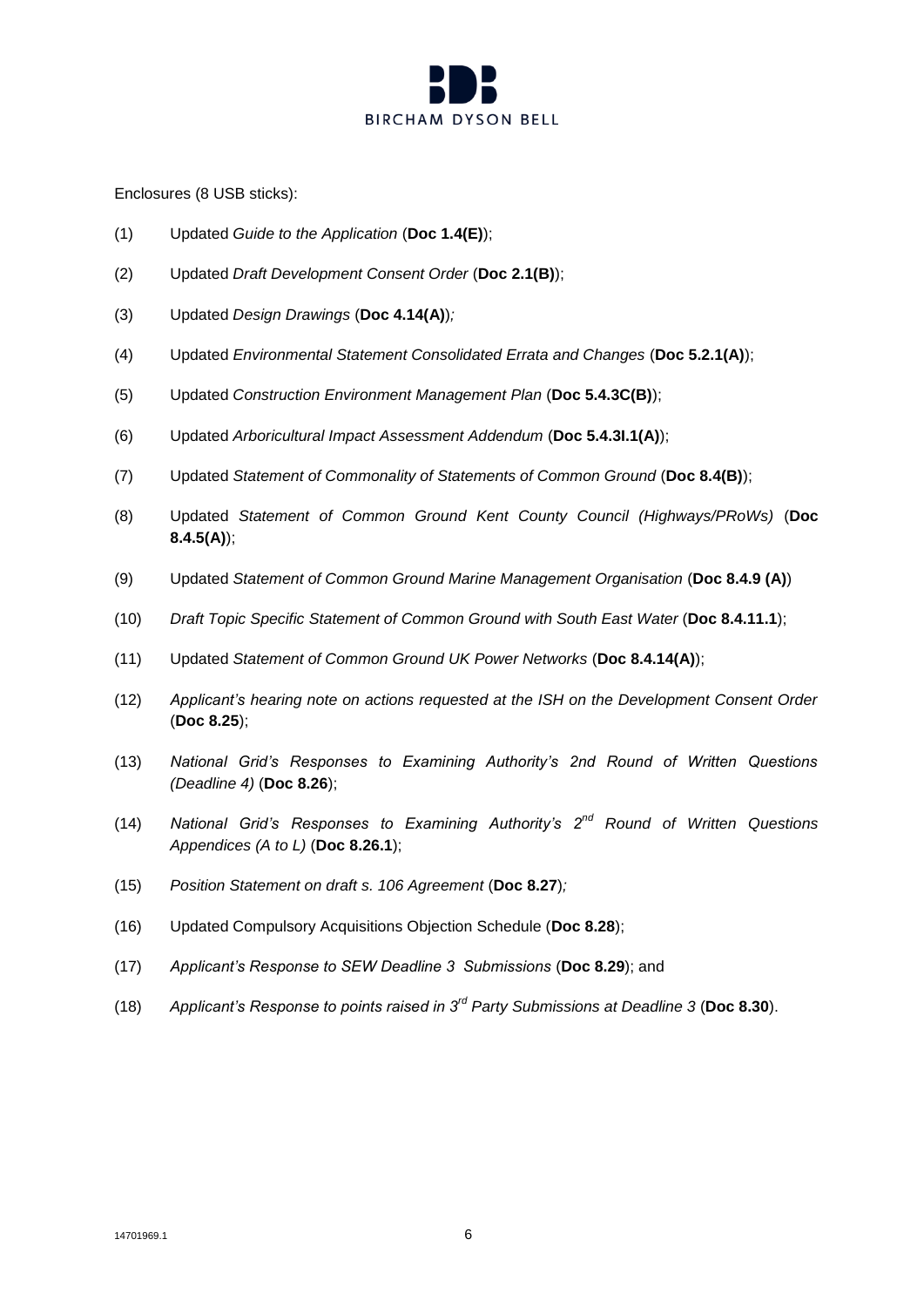

# **SCHEDULE 1: UPDATES TO DRAFT DEVELOPMENT CONSENT ORDER**

### **1 Introduction**

- 1.1 This schedule explains the main changes that have been made to the draft of the Development Consent Order (DCO) (**Doc 2.1(A)**) submitted at Deadline 2.
- 1.2 The changes to the draft DCO submitted at Deadline 4 (**Doc 2.1(B)**) reflect points raised in questions received from the Examining Authority (which have resulted in drafting changes), points raised at the Issue Specific Hearing on the DCO on Thursday 28 July 2016 and comments made by Interested Parties in submissions to the Examining Authority.
- 1.3 The opportunity was also taken to make some further drafting amendments to the draft DCO to improve the clarity of the drafting or to correct typographical errors. No explanation is provided for these changes in so far as they are self-evident or self-explanatory.
- 1.4 All changes made to the DCO have been tracked to show the amendments made to the version submitted at Deadline 2.

### **2 Article 2 (Interpretation)**

- 2.1 In response to comments made by the Examining Authority at the first Issue Specific Hearing on the DCO, a number of minor drafting amendments have been made to this article so as to make clear that the plans, schemes and strategies underneath the Construction Environment Management Plan (CEMP) are part of, and included with, the CEMP.
- 2.2 For example, the words "*accompanying the CEMP*" have been replaced by the words "*included as part of the CEMP*" in the definition of '*Biodiversity Mitigation Strategy*' (BMS). This drafting change is replicated in each of the definitions of the plans, schemes and strategies incorporated by the CEMP, in Article 2 (Interpretation).
- 2.3 The definition of '*Environmental Statement*' (ES) now refers to the ES consolidated errata and changes document (**Doc 5.2.1**) rather than the Navigation Document, as this is considered by the applicant to be a more appropriate reference.
- 2.4 In order to make clearer the drafting of Articles 28 and 29 of the draft DCO (**Doc 2.1(B)**), a definition of 'f*oundations*' has been included in Article 2 (Interpretation). Wording which, in effect, duplicates that included in this new definition has accordingly been removed from Articles 28(5)(c) and 29(5)(c).
- 2.5 In addition, an appropriate definition of the '*Noise and Vibration Management Plan*' (NVMP) has been provided in Article 2 (Interpretation). This reflects the fact that the NVMP is a plan now incorporated by the CEMP pursuant to Requirement 5 (CEMP) and to be certified by the Secretary of State under Article 43 (certification of plans, etc). In the same way as the BMS and other plans, schemes and strategies incorporated by the CEMP, an express definition of the NVMP is provided in Article 2 (Interpretation).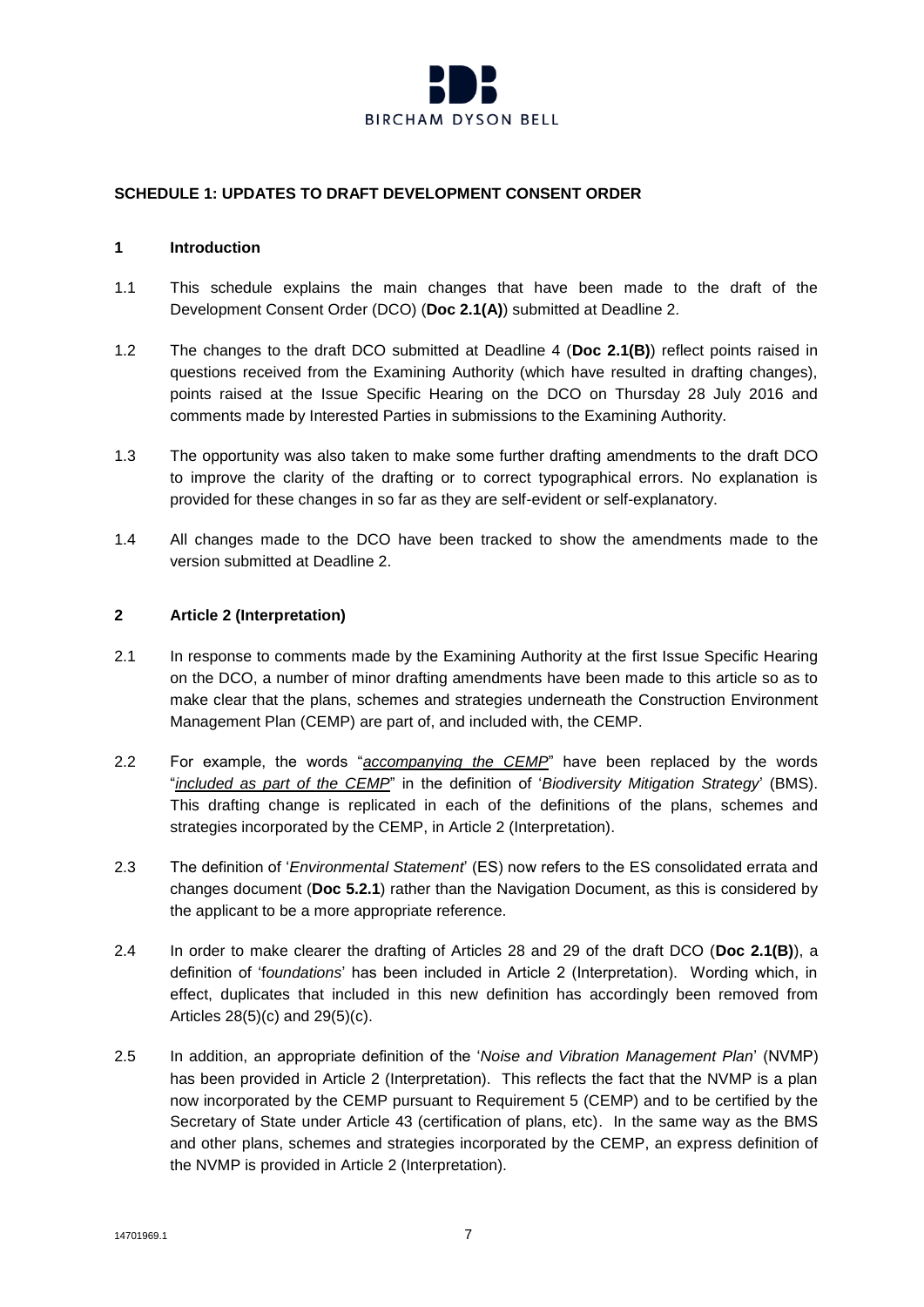

2.6 Finally, the definition of "*Requirements*" in Article 2 (Interpretation) has been amended to reflect discussions at the first Issue Specific Hearing.

### **3 Article 27 (Acquisition of part of certain properties)**

3.1 Following comments made by the Examining Authority at the first Issue Specific Hearing on the DCO, this Article, which was included in the iteration of the draft DCO submitted at Deadline 2 (**Doc 2.1(A)**), has been deleted from the iteration of the draft DCO submitted at Deadline 4 (**Doc 2.1(B)**). As explained in the applicant's Hearing Note on Actions Requested for Deadline 4 (**Doc 8.25**), this article is not required as there in no outright acquisition of land under this draft DCO.

# **4 Article 28 (Temporary use of land by National Grid) and Article 29 (Temporary use of land by UK Power Networks)**

- 4.1 In response to concerns raised by the Examining Authority at the first Issue Specific Hearing on the DCO, these articles have been amended so as to clarify the extent to which both the applicant and UK Power Networks will be required to remove foundations below surrounding ground level.
- 4.2 A new definition of "foundations" has been added to Article 2 (Interpretation) as explained above.

### **5 Schedule 2 (Plans and drawings)**

5.1 As explained at the first Issue Specific Hearing on the DCO, reference to sheet numbers has been included in Part 9 (Works Plans) of Schedule 2 (Plans and drawings) for clarity. For consistency, references to sheet numbers have been added to the other plans in the schedule, where appropriate.

### **6 Schedule 3 (Requirements)**

### Requirement 5 (CEMP)

- 6.1 As explained at paragraph 2.3 above, the NVMP has been moved from Requirement 6 (Approval and implementation of construction mitigation plans) to Requirement 5 (CEMP), as this is now a plan included in the CEMP as submitted at Deadline 2 and to be certified by the Secretary of State under Article 43 (certification of plans, etc.). The definition of NVMP, which is now included in Article 2 (Interpretation), has also been removed from Requirement 1 (Interpretations).
- 6.2 The words "*where required*" have been deleted from Requirement 5(4) so as to make clear that the relevant planning authority must consult with Natural England before agreeing to any change in the implementation of the (as approved) Biodiversity Mitigation Strategy (**Doc 5.4.3E**) by applicant.